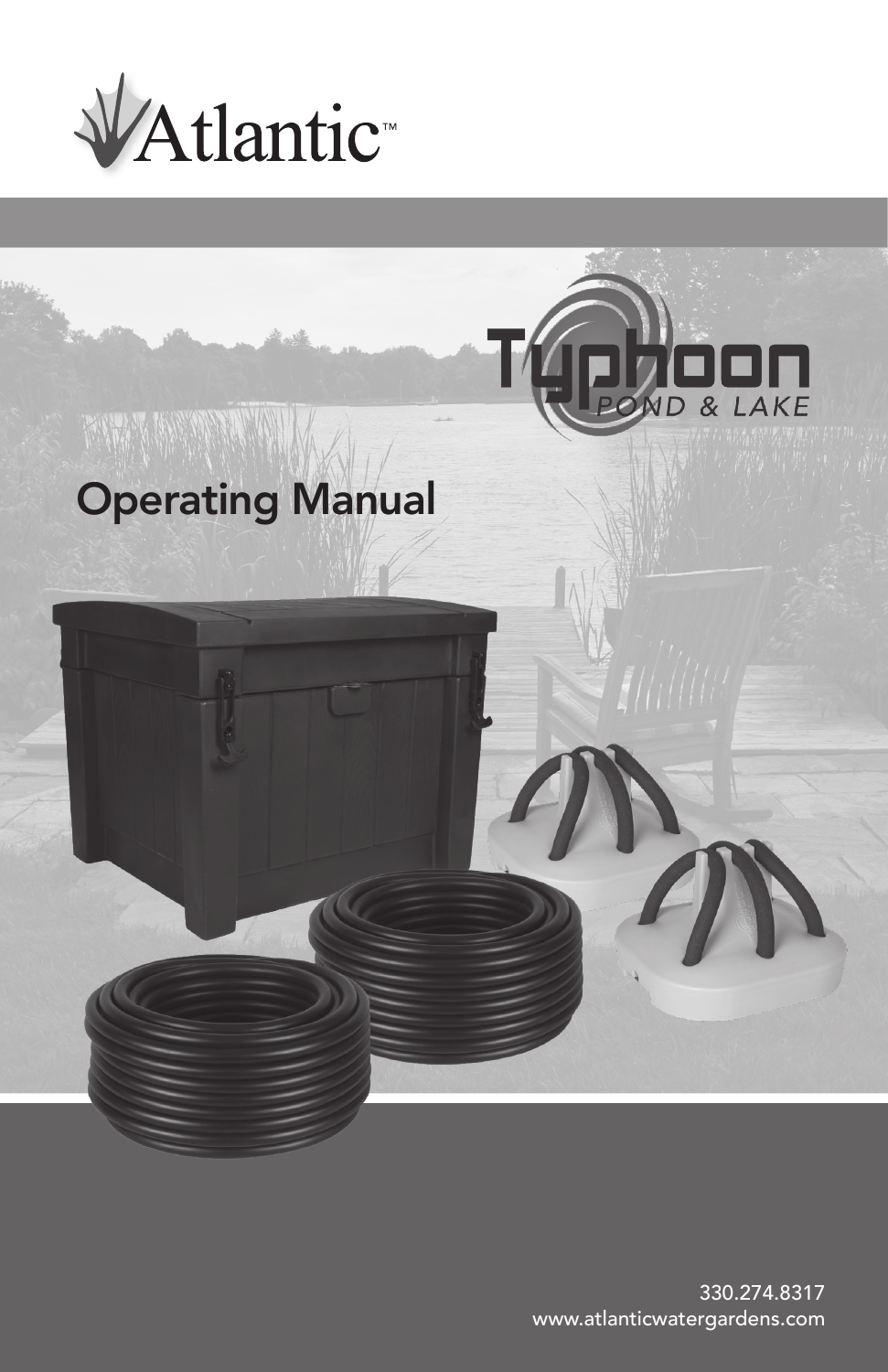Thank you for purchasing an Atlantic Typhoon Aeration System! Please refer to this manual for proper operation and maintenance procedures, to keep your system performing at peak efficiency.

To avoid an accident do not use the Typhoon Aeration System in any way other than as described in this manual. Please note that the manufacturer cannot be held responsible for any accidents arising because the product was not used as prescribed.

## Table of Contents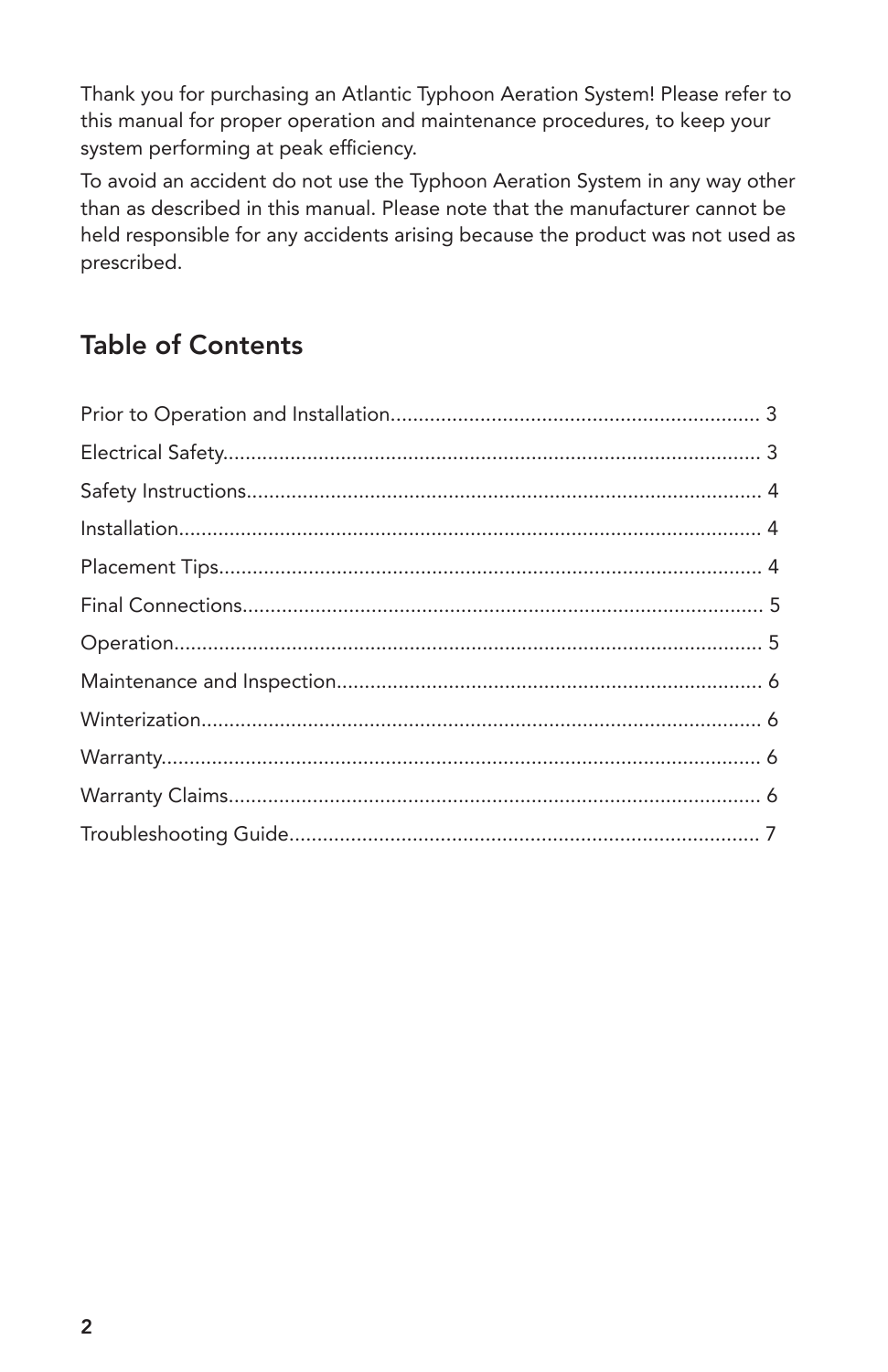## Prior to Operation and Installation

Before the aeration system is installed, perform the following checks:

- Inspect the aeration cabinet, cords and components for any damage that may have occurred during shipping.
- Check the model number to make sure it is the product that was ordered and verify that all components have been received.

#### Caution

- DO NOT operate this product under any conditions other than those for which it is specified. Failure to observe these precautions can lead to electrical shock, product failure or other problems.
- Follow all aspects of electrical codes when installing the Typhoon Aeration Cabinet.
- Power supply must be within 110-120 volt range and 60 Hz.
- Never use an extension cord with this product. The Typhoon compressor must be plugged directly into an electrical outlet.
- The aeration cabinet is weather-proof, not water-proof. Do not submerse the cabinet. The cabinet must be installed in a level, well drained area.
- The aeration cabinet must be installed on a gravel base or concrete pad within four feet of the power source.

#### CAUTION: THE TYPHOON AERATION CABINET IS TO BE USED IN A CIRCUIT PROTECTED BY A GROUND FAULT CIRCUIT INTERRUPTER.

WARNING: RISK OF ELECTRIC SHOCK - THIS PRODUCT IS SUPPLIED WITH A GROUNDING CONDUCTOR AND GROUNDING-TYPE ATTACHMENT PLUG. TO REDUCE THE RISK OF ELECTRIC SHOCK, BE CERTAIN THAT IT IS CONNECTED ONLY TO A PROPERLY GROUNDED RECEPTACLE PROTECTED BY A GROUND FAULT CIRCUIT INTERUPTER (GFCI).

### Electrical Safety

- Electrical wiring should be installed by a qualified electrician in accordance with all applicable safety regulations. Incorrect wiring can cause compressor failure, electrical shock or fire.
- Typhoon Aeration Cabinets must operate on a designated, 110/120 volt circuit.
- Typhoon Aeration Cabinets must be protected by a Ground Fault Circuit Interrupter (GFCI).
- Typhoon Aeration Cabinets must be plugged into a properly grounded, three-pronged outlet.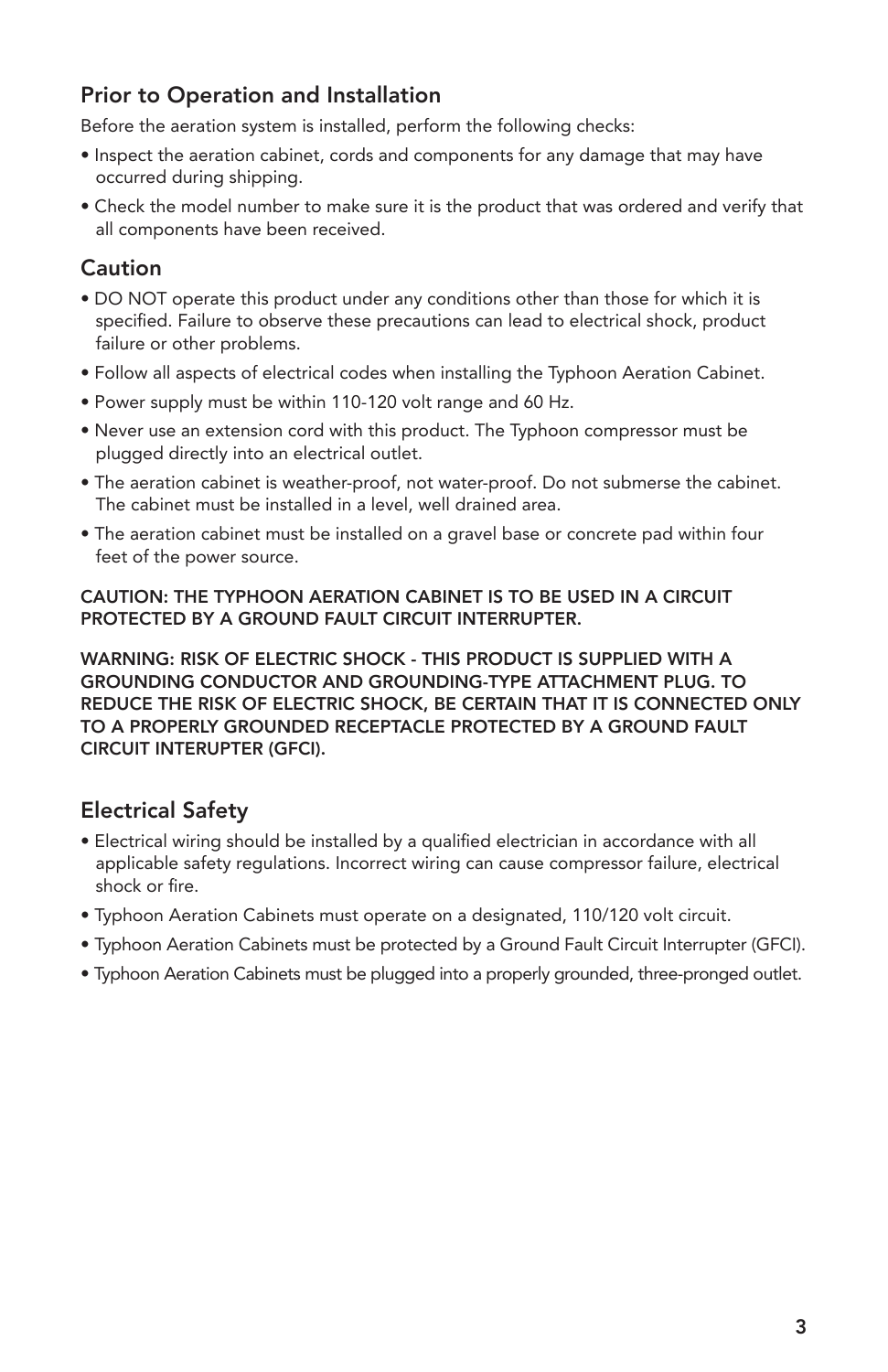## Safety Instructions

- Do not lift, lower or handle the aeration cabinet by pulling on the electrical cord. Make sure the electrical cables do not become excessively bent or twisted and do not rub against a structure in a way that might damage it.
- Always turn off power or unplug the aeration cabinet and allow the compressor to cool prior to performing any service or maintenance.

#### Installation

Determine the optimal location for your Typhoon Aeration Cabinet. The compressor must be plugged directly into an outlet, protected by a Ground Fault Circuit Interrupter (GFCI), with a minimum 15 amp dedicated circuit breaker. Location of the electrical service and cabinet near the water's edge will allow the direct connection of the weighted tubing to the cabinet outlet tubing; however care must be taken to protect the system from flooding. The electrical service and cabinet may also be located remotely, away from the pond or lake, with Typhoon Direct Burial Tubing installed between the cabinet and the weighted tubing at the water's edge. The cabinet should be placed on a solid base of concrete or compacted gravel, elevated to avoid flooding and water damage.

To prepare the diffusers for placement in the water, remove the rubber fill plug and fill the diffuser with coarse sand or gravel (4-6lbs for each shallow water diffuser and 8-10lbs for the deep water diffuser). Replace the fill plug. Remove the strain relief clamp, slide the 3/8" weighted tubing onto the barbed fitting on the diffuser and secure with the included hose clamps. Replace and tighten the strain relief to firmly clamp the tubing in place. Place the diffuser on the bank where the weighted tubing will enter the water, and carefully unroll the tubing to eliminate any spiraling. If possible, unroll it in the opposite direction of the path you wish it to take underwater, to serve as a visual guide during diffuser placement. Allowing the tubing to warm up in the sun will make it more pliable and easier to deploy.

For deployment by boat, bring the craft to the bank where the weighted tubing will enter the water and set the diffuser in the boat. Pull the tubing out behind you in a straight line until you reach the intended placement site. With the air compressor running, lower the diffuser into the water using a cord run through the weep hole in the top of the diffuser.

### Placement Tips

The further below the water surface the diffuser is set, the more water the rising bubbles will be able to circulate, so it is a good idea to place the diffusers as deep as possible. Determine depth by sounding with a weighted rope or depth finder on a boat. Refer to the charts below for depth/area coverage and place the diffusers accordingly.

| AREA COVERED BY SHALLOW WATER DIFFUSER |     |     |     | AREA COVERED BY DEEP WATER DIFFUSER  |      |      |      |      |
|----------------------------------------|-----|-----|-----|--------------------------------------|------|------|------|------|
| <b>DEPTH</b>                           | @2' | @4' | @6' | <b>DEPTH</b>                         | @8'  | @12' | @16' | @20  |
| Circle Diameter                        | 40  | 55' | 70' | <b>Circle Diameter</b>               | 100' | 120' | 150' | 200' |
| Diffusers per<br>Surface Acre          | 16  | 12  |     | Diffusers per<br><b>Surface Acre</b> |      |      |      |      |

In natural or earth bottomed ponds and lakes, where snags or heavy vegetation might make it difficult to deploy or remove the equipment for maintenance, you may wish to clear a path across the bottom by dragging a cinder block attached to a stout rope from one side to the other. Multiple passes may be required to clear the bottom of debris or snags. WARNING - DO NOT USE THIS METHOD to clear a path in water features with a synthetic liner, to avoid causing costly damage.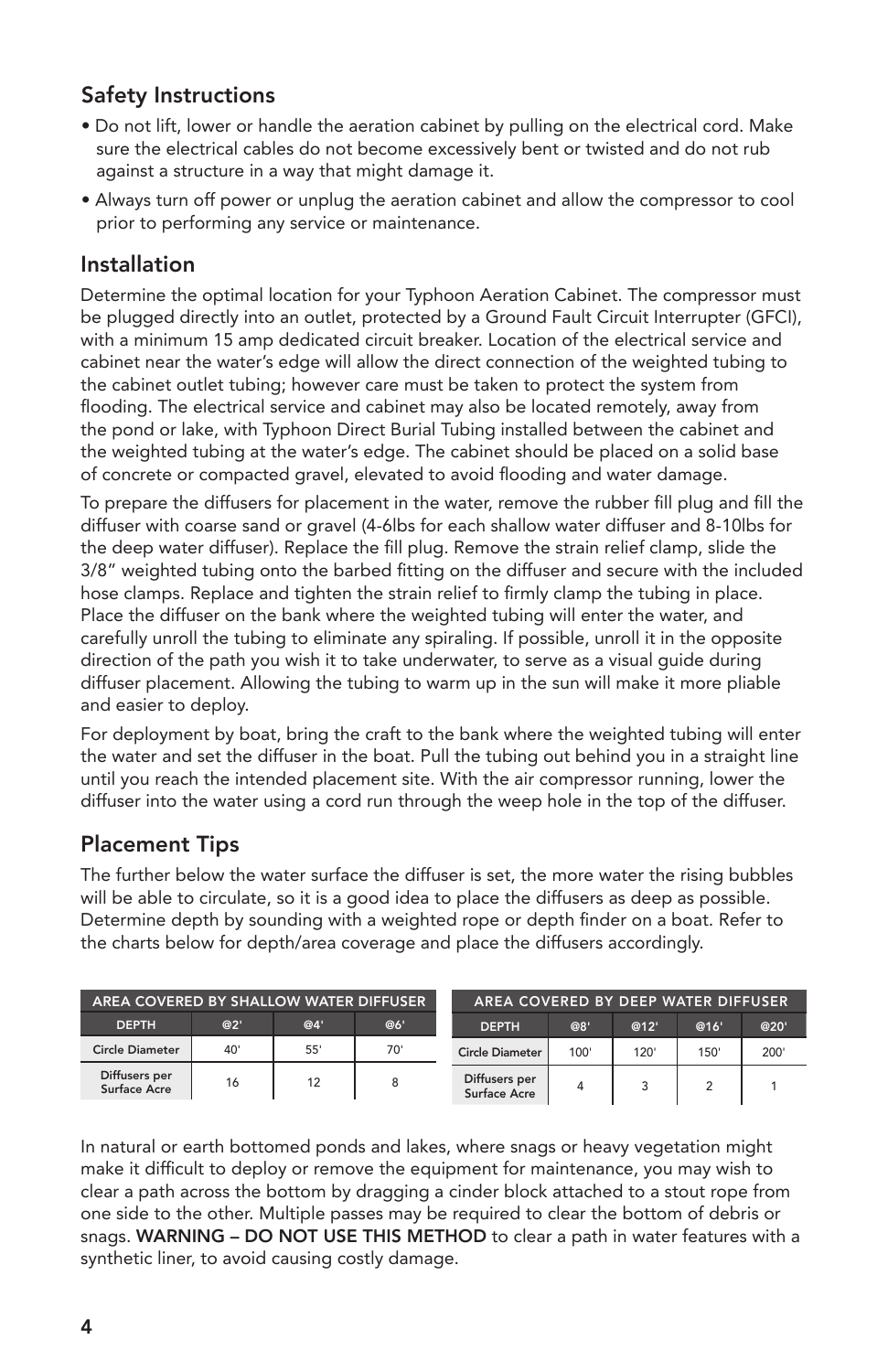## Final Connections

The sections of blue outlet tubing provided inside of the cabinet will be used to connect the manifold to the diffuser tubing. Make sure there is room under the cabinet to feed the blue tubing down through the holes in the base of the cabinet, just under the manifold. Attach the tubing to the manifold by pushing it into the corresponding push-lock valve.

Find the  $\frac{1}{2}$ " male thread x  $\frac{3}{8}$ " insert fitting and the  $\frac{1}{2}$ " female thread x push lock. Use Teflon tape or thread sealant on the male threads and screw the two fittings together. The push lock side of the fitting will go onto the blue tubing coming out of the cabinet.

Once the diffuser has been deployed, trim the weighted tubing to the desired length and connect to the  $\frac{3}{8}$ " barbed fitting on the blue outlet tubing exiting the bottom of the aeration cabinet. Secure with the included hose clamps.

For remotely located cabinets with ½" direct burial tubing to the water's edge, remove the  $\frac{1}{2}$ " male thread x  $\frac{3}{8}$ " barbed fitting from the blue manifold outlet tubing and replace it with the ½" male thread x push-lock fitting included with the direct burial tubing. This will enable attachment of the direct burial tubing to the cabinet. Run the direct burial tubing from the cabinet to the ponds edge. Connect the  $\frac{3}{8}$ " barbed fitting to the  $\frac{1}{2}$ " female thread x push-lock fitting and connect to the other end of the direct burial tubing. Connect the weighted tubing to the barbed fitting and secure with the included hose clamp.

## **Operation**

#### IMPORTANT! DO NOT RUN YOUR AERATION SYSTEM 24 HOURS A DAY IMMEDIATELY AFTER INSTALL. PLEASE READ BELOW BEFORE OPERATING.

Larger bodies of water, especially those in greatest need of aeration, are often stratified, with cooler water at the bottom and much warmer water at the surface. Because of the different density of cool and warm water, a physical barrier called a thermocline forms, blocking circulation and the passage of gasses between the two layers. The deeper cooler water, cut off from the air, becomes deoxygenated and begins to accumulate toxic methane and sulfur dioxide. If a significant amount of this lifeless, toxic water is mixed into the rest too quickly, total oxygen levels plummet, the water fouls, and everything in the water suffers. These "turnovers" can kill everything in a pond.

Aeration eliminates the threat of turnover by keeping the water constantly in motion, however, starting the system up too quickly can actually cause turnover. In order to avoid mixing too much oxygen-poor water into the water column too quickly, aeration systems must be started up slowly.

#### Run the aeration system for only 15 minutes the first day, 30 minutes the next, one hour the third day, doubling the time every day for the first week of operation, to avoid turnover.

After the first week the system can be run 24 hours a day, bear in mind that the tremendous circulation that will develop slowly over the next weeks or months will bring sediments and nutrients up from the bottom, potentially triggering massive algae blooms. In order to avoid the continuation of the blooms as dead algae simply decay and add their nutrients back into the water, it is critical to start a beneficial bacterial program that will remove nitrogen from the system as a gas, eventually cleaning and clearing the water and even removing organic sludge completely.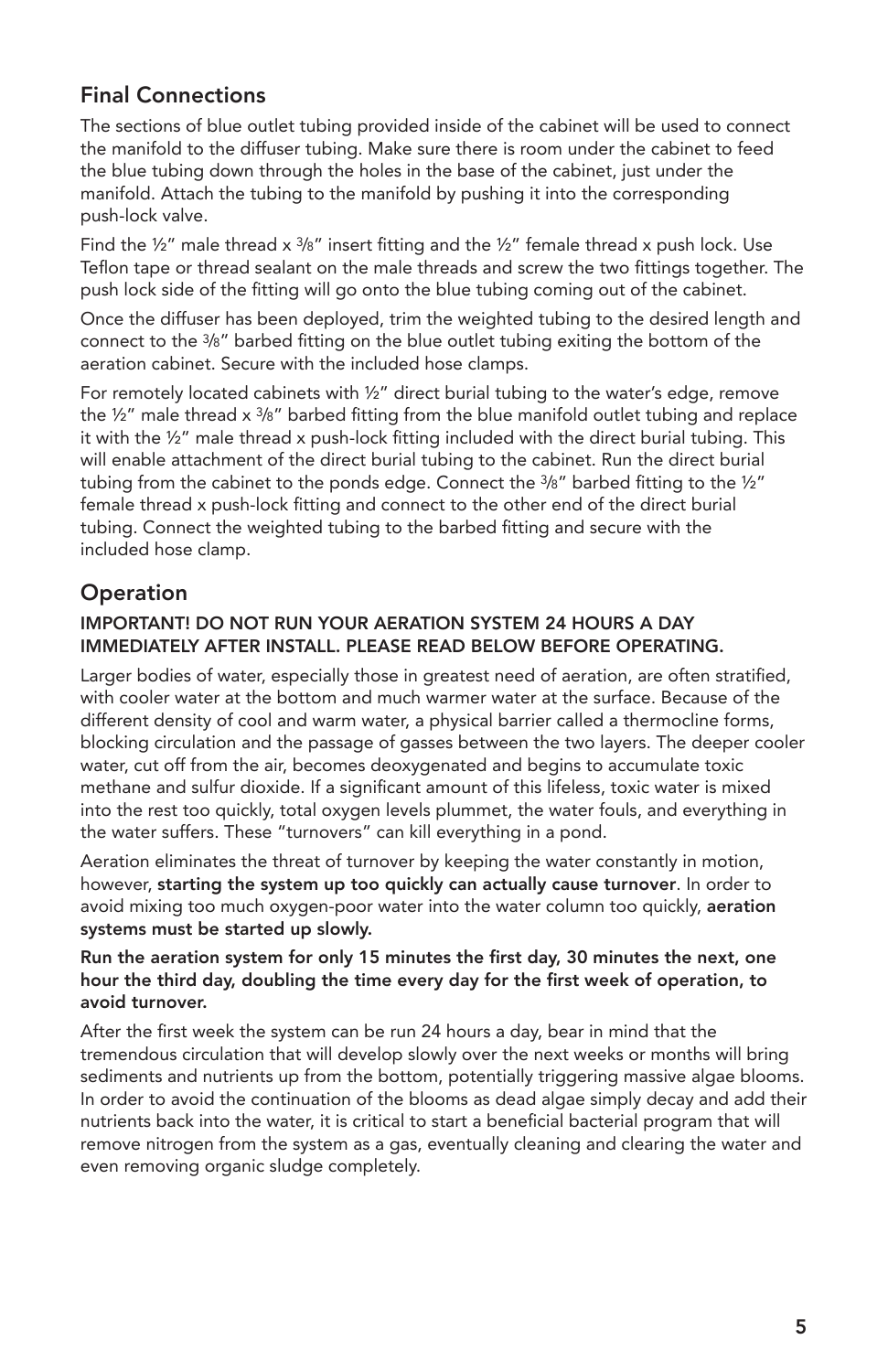Atlantic Water Gardens offers a complete line of highly concentrated bacterial formulations to consume sludge, clear water, reduce odors and improve water quality, along with safe, easy to use pond dyes to help shade out unwanted vegetation.

#### Maintenance and Inspection

Regular maintenance and inspections are recommended to verify that that the system is operating properly. If any abnormal conditions are noticed, refer to the section on Troubleshooting and take corrective measures immediately. Always unplug the aeration cabinet and allow the compressor to cool prior to performing any service or maintenance.

Monthly – Inspect/clean the air inlet filter on the rear of the cabinet. Adaquate air flow is imperative to maintain proper operating temperatures. Pull and release the pressure relief valve to verify that it is operating correctly (deep water aeration cabinets only).

Every 3 months – Clean or replace the compressor intake filter. Allow the filter to dry thoroughly before returning to operation. Replace if needed.

Every 6 months – Purge the diffusers. Turn off the flow adjusters one at a time until only one is open, sending the total air flow to one diffuser. Allow to run for several minutes and repeat for each diffuser.

Every 12 - 24 months - Install a compressor refresh kit to ensure optimal performance. Piston seals are a wearable items and loose efficiency over time. The duration between servicing will vary depending on the installation.

#### Winterization

The Typhoon Aeration Cabinet is weather-proof, but can be stored inside to further protect it during the winter. Disconnect the weighted tubing from the compressor cabinet by releasing the push-lock fitting on the blue outlet tubing. Cover the ends of the push-lock fittings to keep them clean and dry over the winter months. Remove the cabinet and store it indoors.

Operating the aeration system during the winter months will maintain a hole in the ice around the diffusers and also affect the thickness of the ice in the surrounding areas, possibly creating hazardous and dangerous conditions. Owners assume all liability when operating Typhoon Aeration Systems in the winter months.

#### Warranty

Typhoon Aeration Cabinets and Compressors carry a two-year limited warranty. Typhoon Aeration Diffusers and weighted tubing carries a five-year limited warranty. This limited warranty is extended solely to the original purchaser commencing from the date of original purchase receipt and is void if any of the following apply:

- The aeration cabinet was not run on a dedicated circuit.
- The cord(s) have been cut or altered.
- The aeration cabinet has been misused or abused.
- Serial number tag has been removed.

#### Warranty Claims

In case of warranty claims, contact the place of purchase to return/exchange defective components. Warranty claims must be accompanied by the original receipt.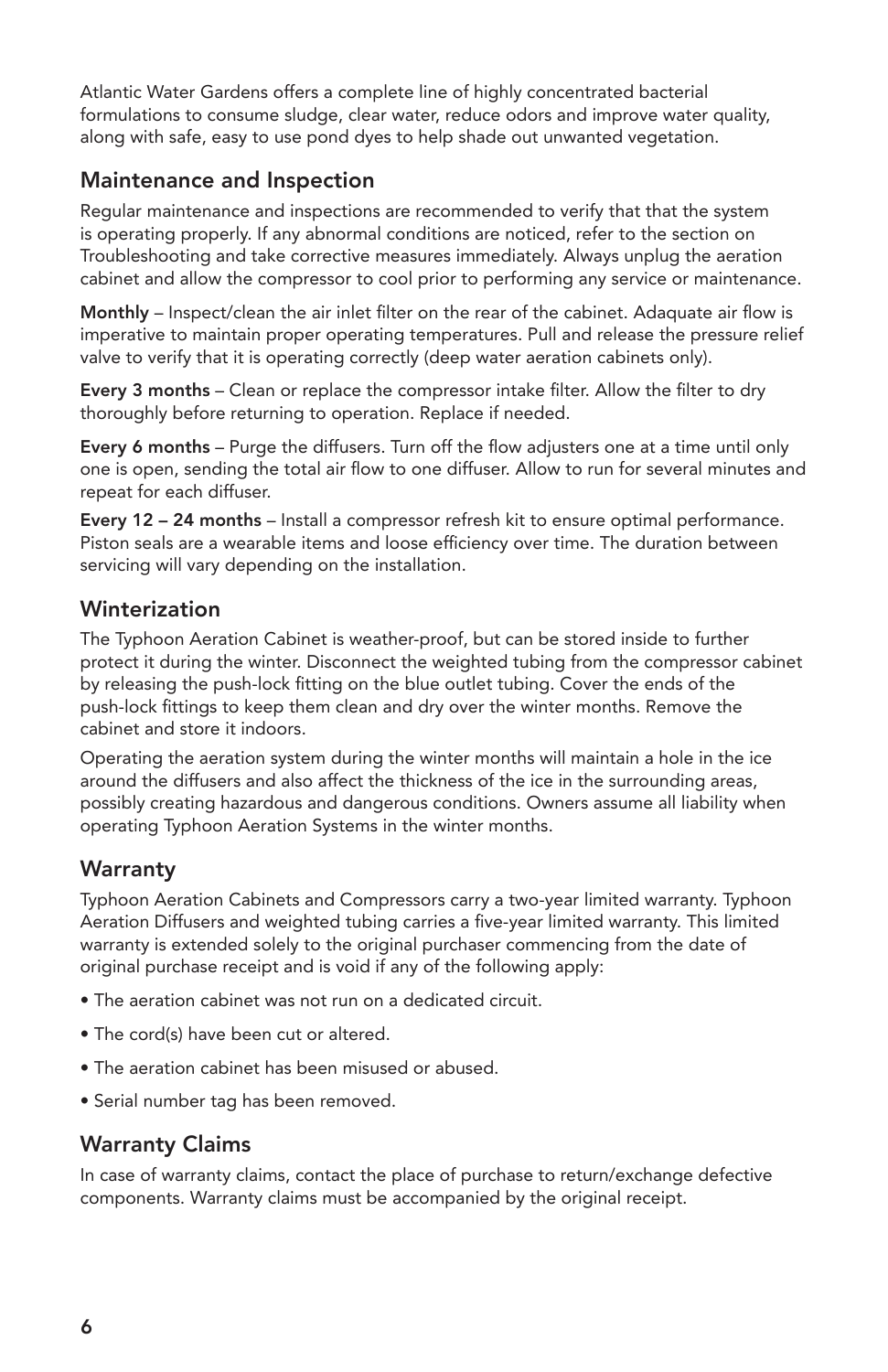### Troubleshooting Guide

Always unplug the aeration cabinet and allow the compressor to cool prior to performing any service or maintenance. Failure to observe this precaution can result in a serious accident. Before servicing, carefully read through this instruction booklet. If the problem persists, contact your dealer.

| Problem                      | <b>Possible Cause</b>             | <b>Possible Solution</b>                                     |  |  |  |
|------------------------------|-----------------------------------|--------------------------------------------------------------|--|--|--|
|                              | Power is off                      | Turn power on/Test or reset GFCI outlet                      |  |  |  |
| Pump and fan                 | Power failure                     | Check power supply or<br>contact local power company         |  |  |  |
| will not start               | Power cord(s) is not<br>connected | Connect power cord                                           |  |  |  |
|                              | Voltage drop / Overload           | Check/Replace the GFCI (Ground Fault<br>Circuit Interrupter) |  |  |  |
|                              | Pump is overheating               | Check that the fan is running                                |  |  |  |
| Pump stops<br>after starting | Air inlet filter is blocked       | Clean or replace the inlet filter                            |  |  |  |
|                              | Power/Current overload            | Check or replace GFCI                                        |  |  |  |
|                              | Dirty air inlet filter            | Clean or replace inlet air filter                            |  |  |  |
| Diminished                   | Dirty compressor<br>air filter    | Clean or replace air filter                                  |  |  |  |
| air flow                     | Valve has been moved              | Check the valve setting                                      |  |  |  |
|                              | Piston seals are worn             | See Maintance section                                        |  |  |  |